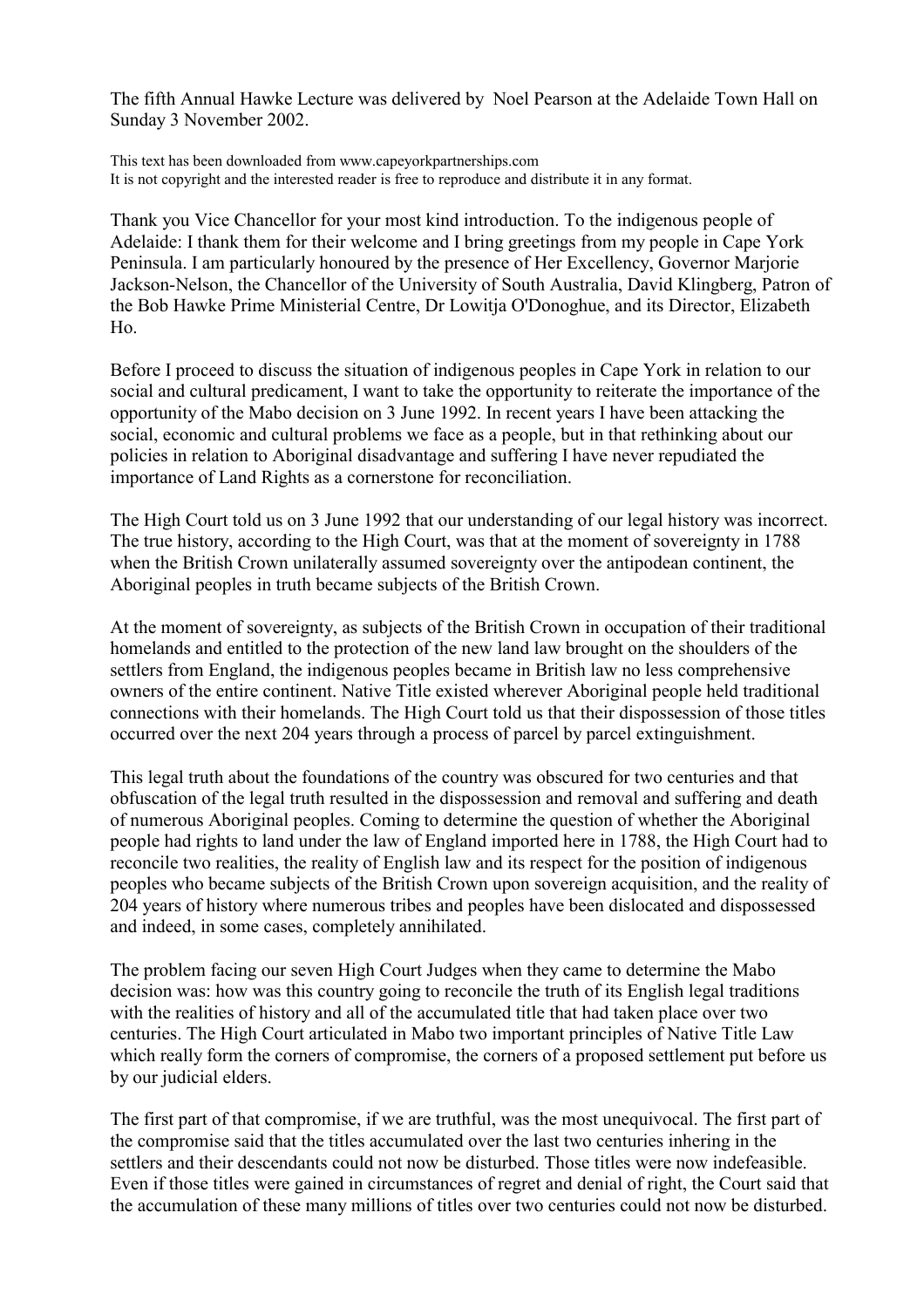The first limb of Native Title Law in this country is to confirm the privileges and titles of the settlers and their descendants. If we were certain about anything in the wake of the Mabo decision we were certain of that fact, that the Courts in this country and the Common Law of this country would not allow us to derogate from those accumulated privileges.

The second principle of Native Title Law articulated by the Court is very simple also. It proposed that all of those lands that remained after 204 years unalienated were the legal right of the traditional owners. In the most settled parts of the country, these lands are few and far between indeed. If you want to find unalienated Crown land on the east coast of Australia you would need to go down near the mangroves and find a block of unallocated state land or down near the dump or some inhospitable wedge of land in some remote corner of the countryside and of course most generously in the most deserted regions of our continent.

That was what was proposed by the High Court in the Mabo decision. Let me put it colloquially: the whitefellas get to keep everything they have accumulated, the blackfellas should now belatedly be entitled to whatever is left over. The imperative flowing from the Mabo decision in 1992 was the swiftest unambiguous and ungrudging delivery of that remainder to the indigenous peoples entitled to that belated recognition. In some of our states we have yet to get one hectare, we are yet to get one acre, we are yet to get one square metre of land under a Native Title determination after 10 years.

The third part of Native Title Law, the third part of the compromise was put forward by the Court in 1996 in the Wik decision. It said that there are some large areas of land covered by pastoral leases and national parks where Native Title may coexist with the Crown Title. The Court ruled by a majority of four to three that in that coexistence the Crown Title prevails over the Native Title if there is any inconsistency.

So those are the three limbs of Native Title Law as articulated by our High Court in this country. The whitefellas keep all that is now theirs, the blackfellas get whatever is left over, and there are some categories of land where there is coexistence and in the coexistence the Crown Title always prevails over the Native Title. That is the proposition put forward to us as Australians by our judicial elders for our consideration, to see whether as a people we would embrace those terms as a just compromise 204 years after the initial failure of recognition.

Have we as Australians embraced the corners of that compromise? Have we delivered on the justice of that compromise? Have we been faithful, given the opportunity we have under our civilised institutions, our constitution and our Common Law heritage, have we lived up to that opportunity? Because it seems to me it will fall upon us as a generation, the question will fall upon us as a generation as to whether we showed fidelity to the terms of that compromise or we wasted the once-in-a-nation's-lifetime opportunity to settle a question of fundamental grievance, a question that plagues too many nations and societies right across the globe, as long as the questions remain unfulfilled and unanswered. I leave you with that question here this afternoon.

Let me now turn to Bob Hawke's service to Australia and his party's future. My views will of course be influenced by the cultural, social and economic predicament confronting my people in Cape York Peninsula and I believe people across indigenous Australia as an underclass.

I am bestowed many wonderful opportunities and undeserved honours in my life. To have been asked by the man whose legacy is honoured by this Centre to deliver the Fifth Annual Hawke Lecture, is a true privilege.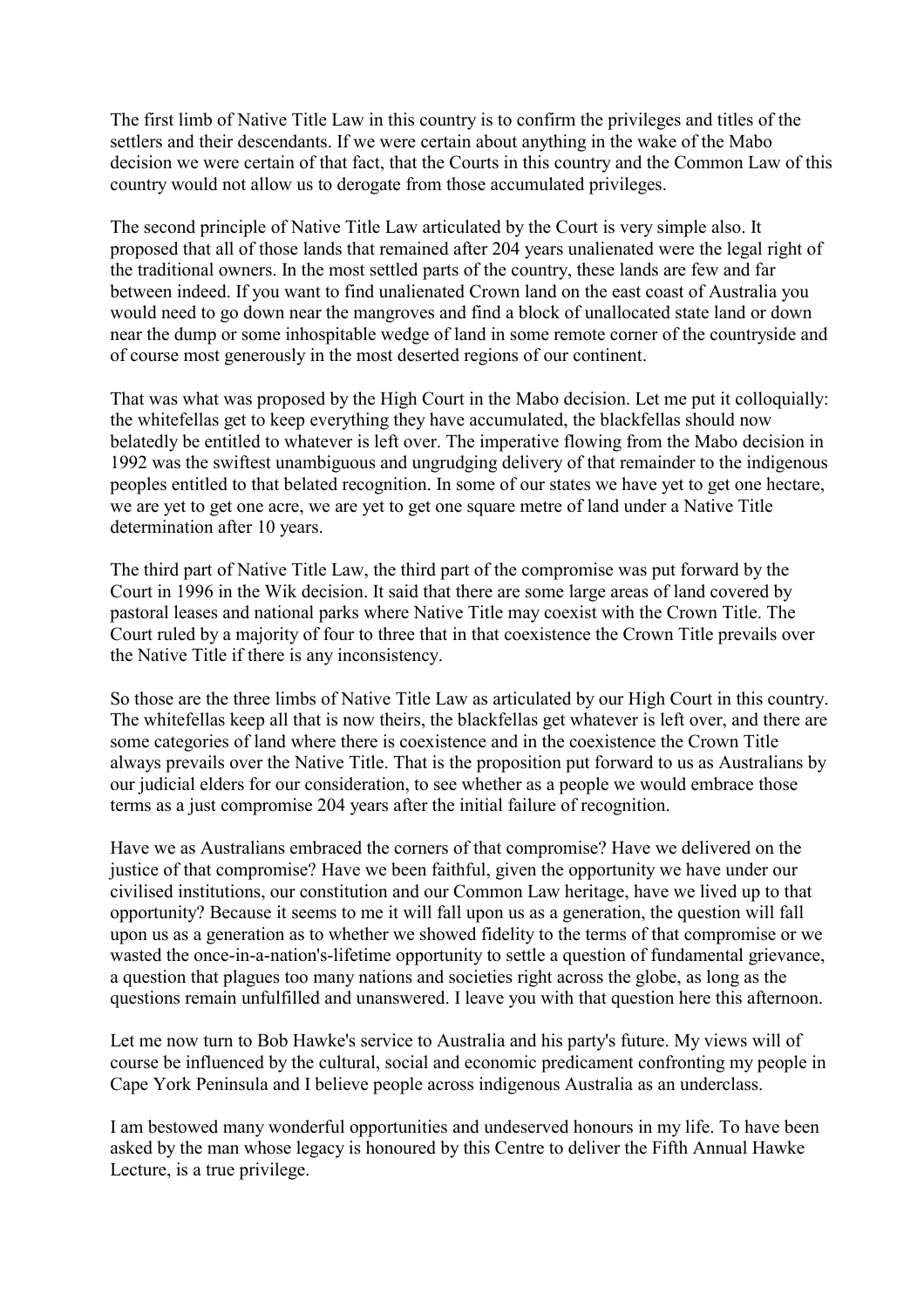Before I proceed any further, let me first take the opportunity to thank and honour him for his service to the people of Australia during his long prime ministership from 1983 to 1991. The economic and political transformations undertaken under the Prime Ministership of Bob Hawke, were profound. Bob Hawke presided over what Paul Kelly called "the end of certainty", the most difficult transition in the Australian economy since the foundations of the Australian settlement were laid by Deakin at Federation.

The challenges confronted and the reforms effected during this critical period of Australia's history eventually confronted all western economies. The changes in the economic and political order in Australia and other western countries, in my view, spelt out one fundamental reality: the decline of collectivism. Increasingly, the leverage of organised labour in the economy—and therefore society—is receding. Organised labour will continue to be a force for good in politics, but the good things which the organised labour movement secured for the common good during the heyday of the Australian egalitarian prosperity can no longer rely upon the power of organised labour.

Not only has the role of organised labour in the economy been diminished by the demise of manufacturing and the ascendancy of knowledge workers and skilled contractors (who don't see the benefit of collectivism, preferring to bargain their own individual solutions), but the interest that the owners of capital have in ensuring the education, health and welfare of workers, is also diminishing. There is no longer any reason for large sections of the owners of capital to support many aspects of the worker welfare state, constructed in Australia during the twentieth century.

The implications of this decline in the necessity for, and in the power of, collectivism, for the preservation of the Australian social contract, will not all be played out in the short term. The Australian welfare state will continue with many of the institutions and provisionings that were put in place during the Australian settlement.

However, I predict that the following phenomena will increase in the future:

- There will continue to be political support amongst the middle classes for redistribution, but increasingly this will be for forms of middle class welfare.
- Resentment for redistribution for working and underclass welfare will grow in the future and declining political support will result in declining economic provisioning.
- The position of large sections of the lower middle class will decline; and they will at all times of insecurity focus their social and electoral envy and resentment downwards.
- The working and underclasses will become increasingly socially dysfunctional and unable to participate effectively in society, the economy or in organised politics in ways that are advantageous to their struggle. Except for a decreasing number of individuals their capacity for social mobility as a class will have been destroyed.

I have chosen this opening discussion for two reasons. Firstly to allow me to express my conviction that the people of Australia should be profoundly grateful that the internationalisation of the Australian economy was presided over by successive Hawke Labor Governments from 1983. These Hawke Governments led the country through fundamental and difficult changes, but they ameliorated the social and economic consequences of internationalisation for the Australian people. If you accept the arguments in favour of the reforms that were effected during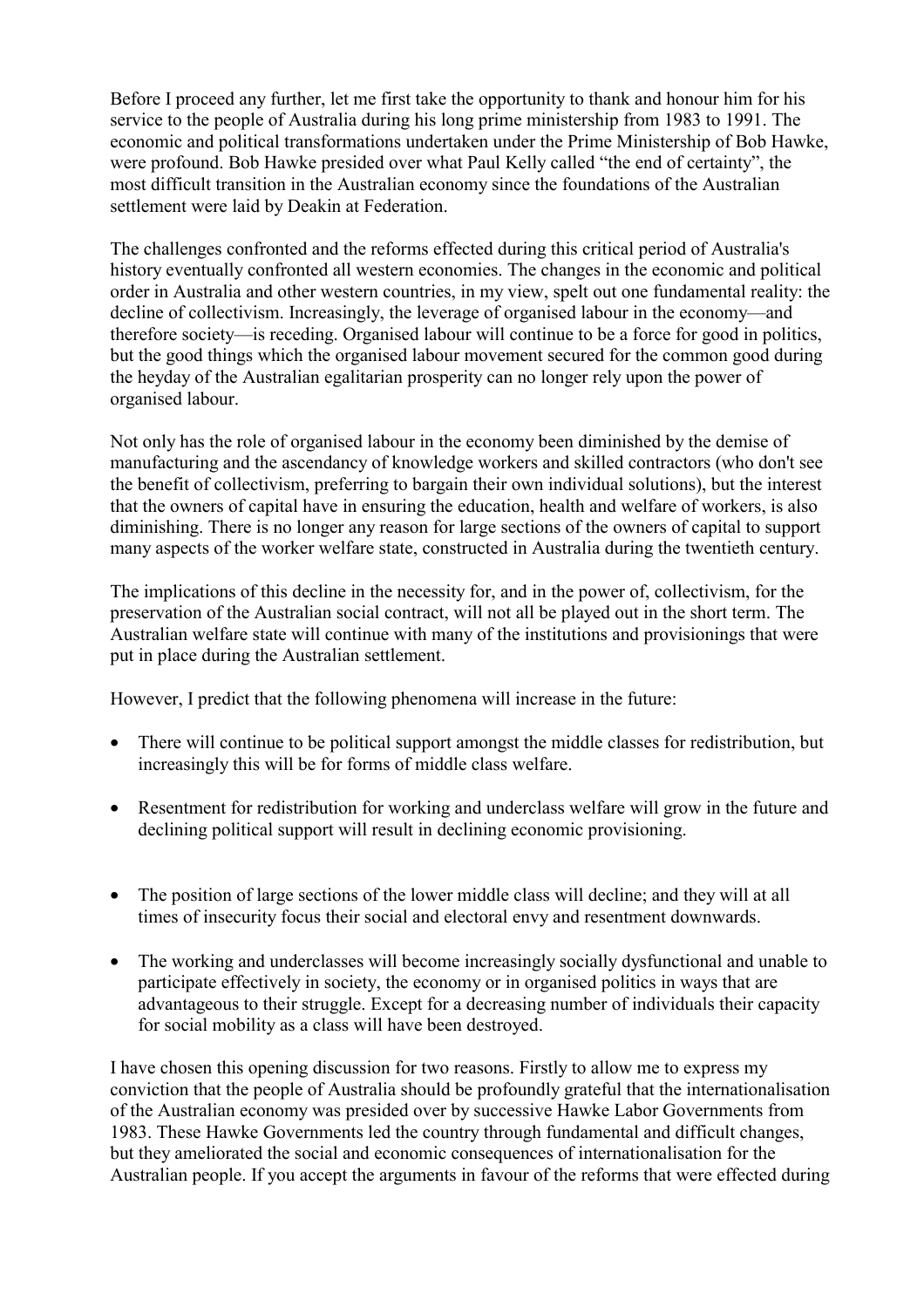the 1980s, then the helm could not have been in more diligent hands than those of the Hawke Labor Government in partnership with the Australian Council of Trade Unions.

Though a fringe-dweller when it concerns the Australian Labor Party, I am not immune to its hero cults. Bob Hawke, Paul Keating and Bill Kelty are in my view the true heroes of the Australian economic reform story at the end of the twentieth century. All that has been claimed by their successors must in all justice be properly accorded these leaders from working Australia. It is not hard to imagine how much harsher the impact of these changes could have been and it is not hard to imagine where we might have been today, had the Hawke Government not confronted the challenges facing the country in 1983.

The second reason for my opening discussion is to give a context to what I really want to discuss in my lecture today: the revitalisation of the Australian Labor Party and the challenges which it faces. That the great party is in trouble is obvious to all of us.

In the handbook of contemporary political practice in two party democracies—other than seeking product differentiation (which Simon Crean sees as his challenge and difficulty in these fearful times) or seeking to be a small target (which Kim Beazley pursued before the last election, and at which John Howard succeeded in the lead-up to the 1996 election) and waiting for the "it's time" factor to deliver government—there are two bold methods of seizing or holding onto power.

The first method is the wedge and it was given its most ruthless definition by Pat Buchanan in his advice to Richard Nixon in the early seventies when he told the President: "Let's split this country in two and we'll pick up the bigger half". The Republicans in the United States developed and perfected the wedge in modern politics, and they devised ruthless and clever methods for driving wedges between the broad coalition of constituencies that, in the absence of divisions between them, constituted a majority of the electorate that was susceptible to voting for the Democrats.

During the 1996 poll I gave an address to The Sydney Institute where I charged the Coalition with importing wedge politics from the United States into Australian Federal politics. In fairness to Howard, he also used the second method available to those seeking political office: he triangulated the Labor Party at the beginning of the campaign on what was supposed to be a Labor forte, the environment. His announcement of their Natural Heritage Trust, replete with ringing endorsements from environmental groups seeking to incite a bidding war on the environment, left a positive impression of a progressive party committed to the environment. Howard had stepped to the left of the Labor Party, or at least, given the impression that he had done so. The political consultant and one-time collaborator of President Bill Clinton, Dick Morris, calls this second method triangulation: "Have solutions to issues which are normally the forte of the other side of politics".

The wedge is a negative tool and I suspect that it can only be used by the right side of politics. As well as splitting up the broad coalition of people who support the left by finding points of division between them, it also splits off left voters from left leaders. It is not possible for the left side of politics to use the wedge. Triangulation on the other hand is a strategy that can be used by left or right. It involves moving in the opposite and forward direction to one's political party (towards one's opponents but forward to a more sophisticated position—the so-called "radical centre"). It is not just a matter of moving in the other direction. For the left it's about using opposite-side measures to achieve your-side objectives. For the right it's about using your-side measures to achieve opposite-side objectives.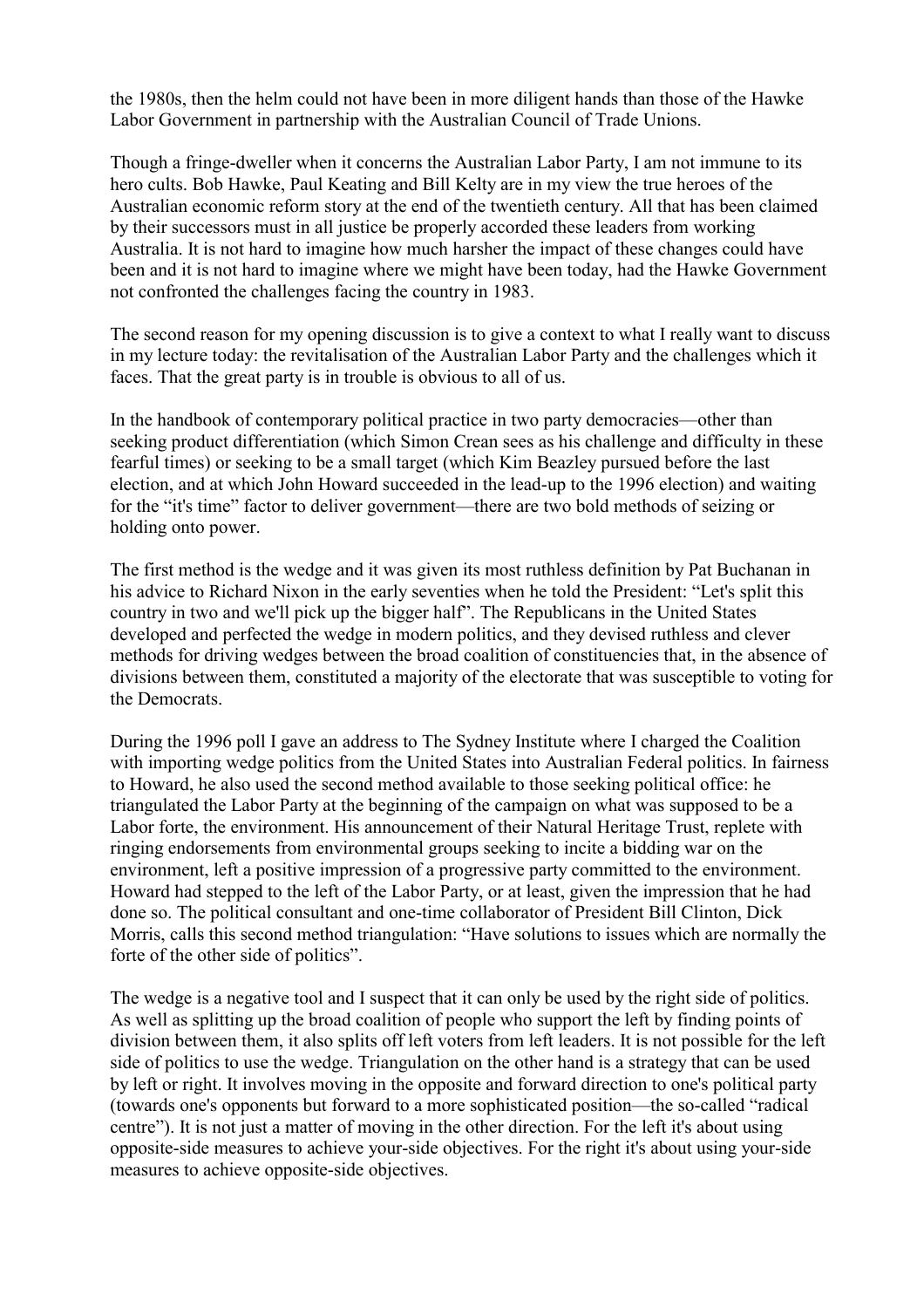In his book Behind the Oval Office Dick Morris explains how he came to conceptualise triangulation as a strategy. With the Clinton presidency in serious trouble after the Republican landslide in the 1994 Congressional elections, Newt Gingrich and his young Republican troops were on the front foot, armed with a comprehensive program that included a hard rightwing assault on welfare, the environment, lower taxation, massive expenditure cuts and a balanced budget, et cetera. Their program was set out in Gingrich's manifesto Republican Contract with America (which the wits quickly dubbed the Contract on America). Dick Morris was convinced (and his polls confirmed) that the traditional Democratic counter-positions to the Republican agenda were not working and would not work with the public. On welfare for example, the public was in favour of reform and the traditional Democratic positions were not cutting with them.

Morris argues that triangulation is not just an opportunistic strategy:

Triangulation is much misunderstood. It is not merely splitting the difference between left and right. Clinton's objective was to combine the best theme from each side: "opportunity" from the left and "responsibility" from the right. And he rejected the worst of each: the tendency of conservatives to ignore the problems of the less privileged, and the liberals tendency to be naïve. This "third way" rises above the other two and forms a triangle.

Triangulation is the political or tactical strategy that complements the Third Way as a political program or philosophy (if it can be called a political philosophy). Superficially we in Cape York appear to be disciples and evangelists for the Third Way. Many people on the left, because they associate us with Mark Latham in the Australian political scene—and with other friends in the "social entrepreneurs" movement—see us as Third Wayists. In terms of political strategy and policy thinking, there is considerable common ground between what we are trying to do and the Third Way which is associated with Tony Blair and Bill Clinton (and with Latham, who has been the only explicit advocate for the Third Way in the Australian Labor Party). But we in Cape York are not Third Wayists in the generally understood sense.

I will just make two observations about the Third Way politics as articulated by Latham and by Dick Morris. Firstly, it professes to eschew ideology—preferring to be pragmatic and acting on "evidence", including the basic common sense and goodwill of the public which (in Morris's view) can be accurately and must necessarily be ascertained through polling. In particular it rejects class theory and class-based politics, if for no more reason than they do not work electorally.

Secondly, contrary to the critics, Third Way politics is driven by (micro) policy flexibility and inventiveness. The Clintons, in the American parlance, were the consummate "policy wonks" possessing great knowledge and expertise in policy ideas and practice—and throughout Morris's book there is a constant policy entrepreneurialism: you can see how (poll-tested) micro-policies drove Clinton's electoral comeback strategy. Of course, the Third Way allows for greater flexibility because it is unconstrained by the traditional left—right boundaries: the Third Way is prepared to use right wing methods to achieve left wing objectives, and this affords a great flexibility and agility to the strategies than can be employed in the pursuit of leftist goals.

After his visit with us to Cape York last year, Robert Manne wrote that our thinking had genuinely "moved beyond left and right". However, we are not Third Wayists, because the analytical framework that underpins our thinking and our strategies is consistent with the analysis of the early international labour movement. An outline of our thinking is set out in my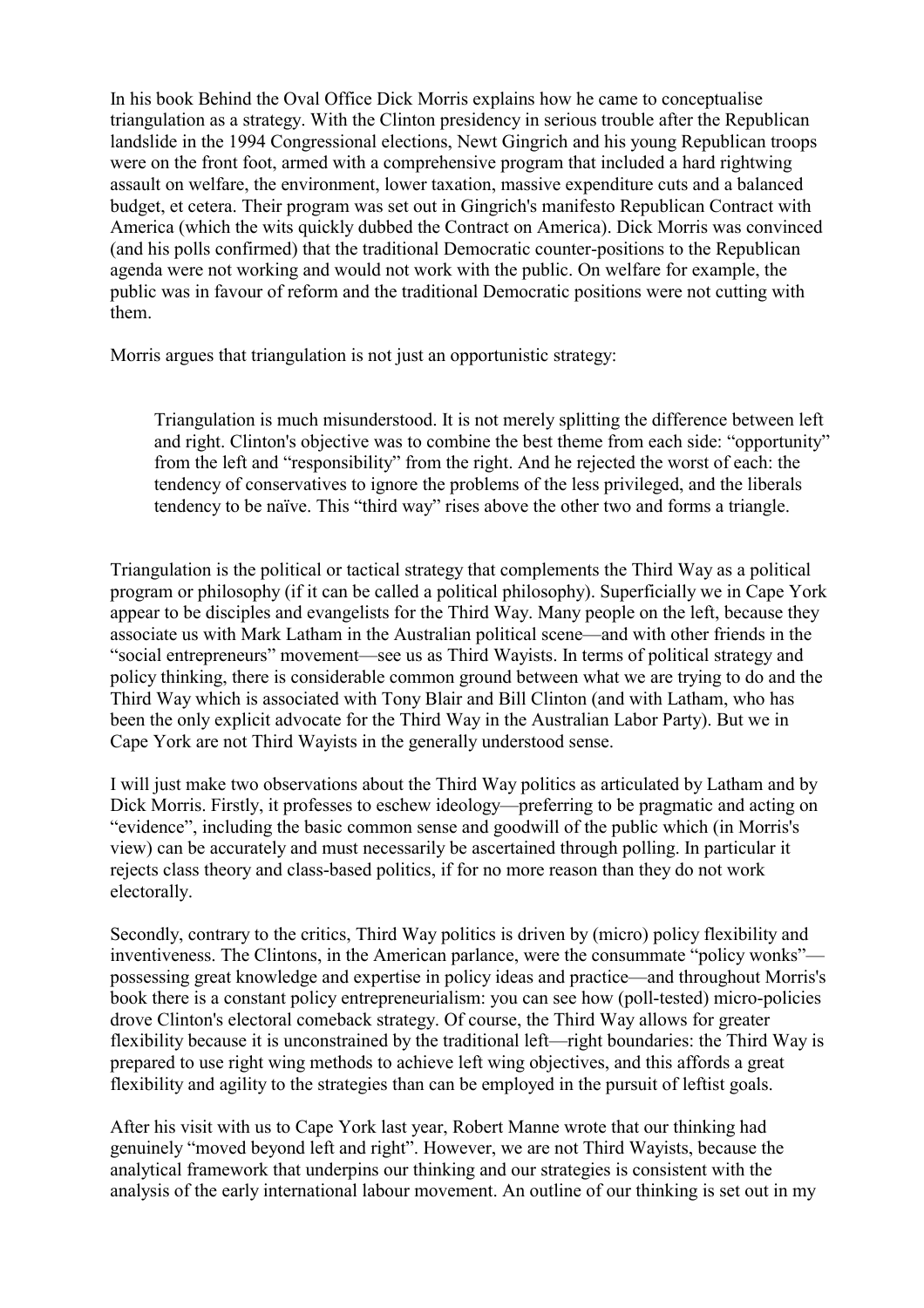Light on the Hill: Ben Chifley Memorial Lecture in 2000. So ours is an old left analysis—but we separate the analysis from the policy response to that analysis; we are not necessarily socialists.

Our difficulty is that the outlook of the left today is not the outlook of the left of the early international labour movement. The left today would be unrecognisable to the original left. And the old left critique of political economy provides an explanation of why many of the policies of the official left today are in objective fact obstructive of social progress on the part of the lower stratum of society. Much of their thinking and work is in the service and perpetuation of stratification, contrary to what they believe and think.

So our position may be understood as follows: our intellectual and analytical framework is an old left analysis, but our policies and strategies must contend with our current political and cultural predicaments. In a world of ideological confusion, declining collectivism and heightening stratification, our people must pursue strategies that aim to improve our position in a society where our people reside in the most miserable underclass and there are structural reasons why this is so and there are structural impediments to our people rising out of this underclass. As one of the elders from Cape York said after we had discussed the impediments that keep our people down: "we have to zig zag past the snakes, and scramble up the ladders".

In working out how to "zig zag" past the intellectual and cultural impediments facing our people in Cape York, I have had to argue some perspectives that have been quite bracing for the left of Australian politics. It is never my intention to narrowly criticise the Labor Party. In my efforts to facilitate a change for the better in Cape York Peninsula, I have come to the conclusion that there are fundamental and general problems with the modern progressive and liberal Australian intellectual and political culture. What has prompted my reorientation over the last years is that, as the social disintegration among my people in Cape York Peninsula accelerated, no intellectual and political response emerged among Australia's political and intellectual elites—the journalists and commentators, the anthropologists and other academics, the progressive politicians.

The policy areas that currently are most often mentioned in connection with me—passive welfare and substance abuse—have occupied my mind for a long time. I became known to the Australian public as a Land Rights advocate in the early 1990s, but the core of the thinking behind the initiatives in Cape York Peninsula which have attracted attention in the last years was expressed already in a paper I wrote together with my late friend Mervyn Gibson, fifteen years ago in 1987.

Whilst I became involved in the fight for Land Rights, I left the questions surrounding our social and cultural breakdown to the anthropologists and other academics, who had much more knowledge. I literally hung out to read some insightful explanation for our deteriorating condition as a people and what we needed to do to turn things around. I waited and waited. Then I realised that we Aboriginal people had to do it ourselves.

I also realised the problem was not only a lack of theory dealing with the social disintegration among my people. It was also a set of ideas that seemed to travel together in the minds of liberal and progressive Australians and form a complex of automatic responses to the indications of how bad things were. There was a tendency to always interpret substance abuse as a symptom of circumstances, in our case dispossession, rather than as a causal factor in its own right. There was a belief in the ability of welfare payments to sustain people that led to a lack of interest in the social effects of passive welfare on indigenous Australians compared to the social effects of historical factors such as dislocation and separation of people from their families. There was a tendency to think of enforcement of social order as an unsophisticated rightist approach that didn't deal with the underlying issues. There was a great interest in Land Rights and historical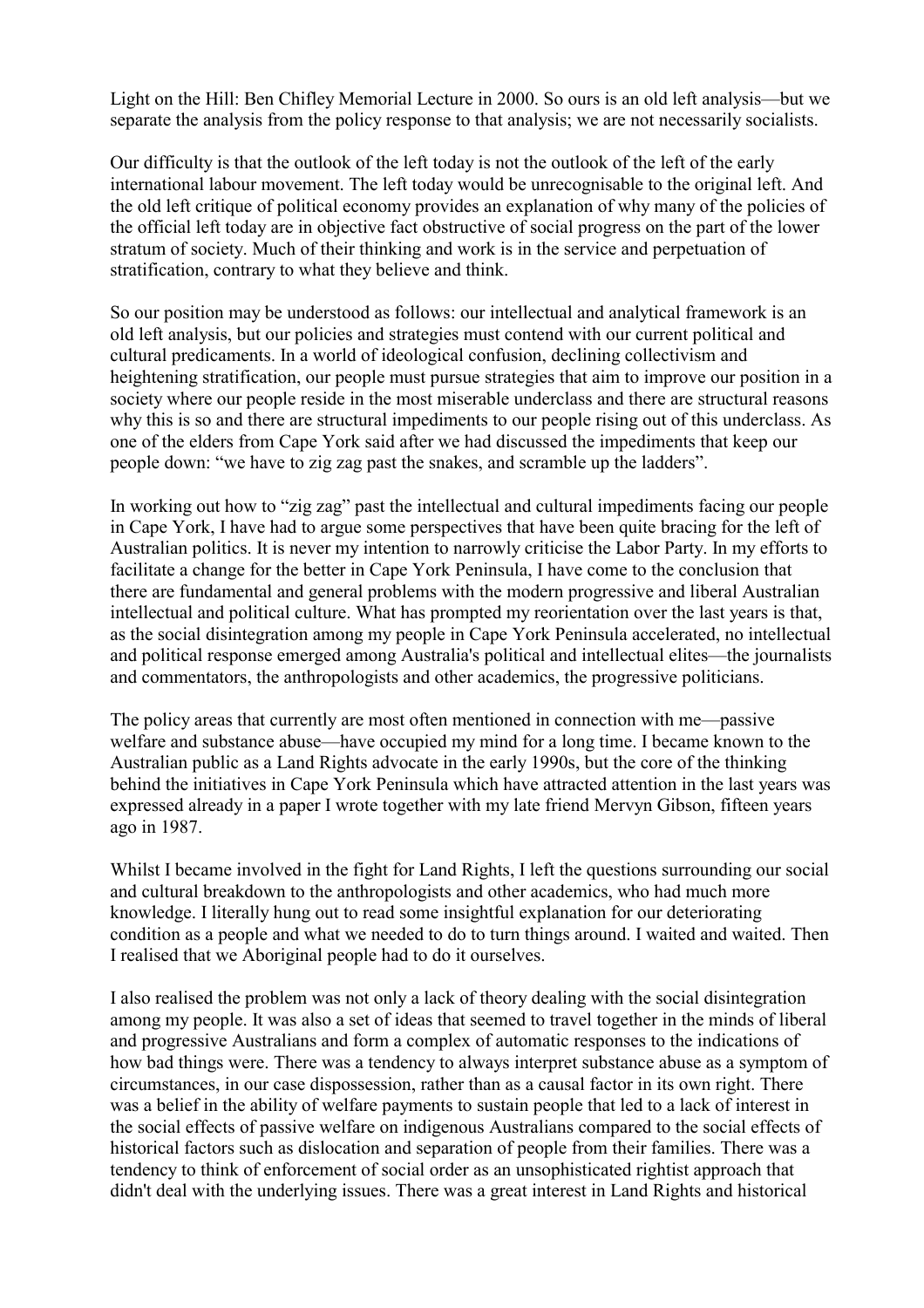injustices, and a focus on lack of funding and infrastructure as the explanations for bad health, disadvantage and violence.

I think the inability to reverse the destruction of Aboriginal society initiated by dispossession, and the application of measures that often made things worse, were indicative of a general inability of modern Australian cultural and intellectual life to deal with social disintegration and instability. This is indicative of ways of thinking that have influenced most people on the left or left-liberal side of politics, including many people in the Liberal Party and myself.

According to the polls, Labor has lost its traditional lead over the Coalition in social policy areas. Indigenous affairs could be a starting point for a discussion about what needs to be done if Federal Labor is to win back the electorate.

Outlining one's thoughts about the revitalisation of Federal Labor is currently not a very original topic. The public has for a long time been bombarded with conflicting messages for the future of the Federal Labor Party that include:

- returning to the party's blue collar traditions and core groups of workers and putting less emphasis on the issues championed by the progressive middle class such as Aboriginal rights
- differentiating Labor policies from those of the coalition by embracing riskier policies and policies allowing for more state intervention
- reducing the influence of unions
- reducing the importance of the factional system
- attracting the so-called aspirational voters
- competing with the greens for the "socially progressive" voters.

Based on my experiences, I think Labor needs to challenge the cultural left. This may not sound original, there has been much talk about the "chattering classes", the middle-class "chardonnay left" and so on. I differ in that I would like to launch this criticism from the left rather than from the right as is usually done.

First I want to explain what I mean by the "cultural left". Those who declare themselves to be left-of-centre advocate many genuine socialist and social democratic ideas. By genuine socialist and democratic ideas and policies I mean that they are the result of the thinking and struggle of ordinary working people and progressive intellectuals, and that they serve the interests of the unprivileged. These ideas include universal education and other aspects of the welfare state.

But progressive policies that do not change in response to the real outcomes become "progressivism", championed by a "cultural left" rather than a real left. The phrase "cultural left" has a double meaning. Firstly, the people who carry this tradition mainly belong to the cultural sphere—academia, journalism, the arts and so on. The Australian Financial Review uses the word "cultural" in this broad sense when they publish their yearly list of the culturally most powerful Australians. Secondly, this label emphasises that it is a tribal culture, a self-contained way of thinking.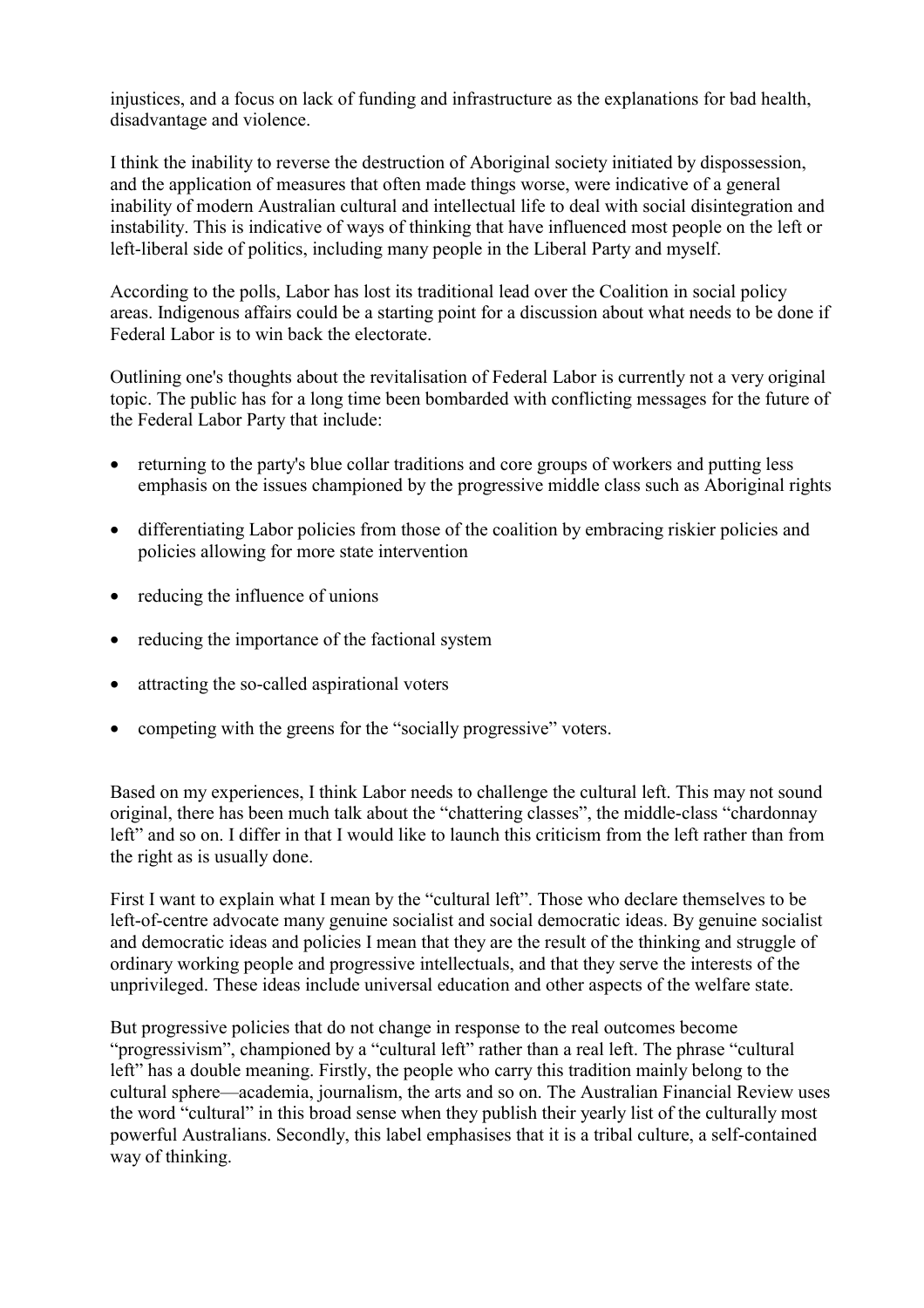I say that I criticise from the left because I have espoused some of the original ideas of the nineteenth century international labour movement that now are very unfashionable. I have talked about class and that there is an element of unjustified stratification in our society, and that many aspects of our cultural and intellectual superstructure seem to have the objective function of maintaining social inequality.

In my Ben Chifley "Light on the Hill" lecture 2000 I explained why I think that the cultural left is objectively reactionary. My conclusion was that they are (unwittingly) the defenders of the worst kind of market economy, a society where people are intellectually crippled and formatted, distracted by unnecessary drug abuse epidemics, criminality and irrational social tensions (ethnic and other), preoccupied with useless ideas and useless books, if they make any attempt to read or think, and so on. All in the interest of the unworthy sectors of the privileged classes and the destructive aspects of our stratified society.

My ideas that there is a class society, and that there is cultural structure maintaining class society, might seem eccentric nowadays, but they are not far from thoughts expressed by Mark Latham. In the recent debate about civility in politics, he said: "For the establishment, civility is a way of preserving the social pecking order. It helps the ruling class to avoid public scrutiny and accountability."

I have not abandoned the defence of the welfare state or berated organised labour. Indeed, I recognise the role that organised labour has played in making our society a civilised and relatively egalitarian one throughout our history.

However, because of my experiences I have formed a prejudiced judgement that the cultural left is in may ways objectively reactionary, preserving obstacles for the lower classes and the underclass—including Aboriginal people—to advance.

Let me return to some comments by Mark Latham. About the kind of criticism I levelled against current thinking and policies in indigenous affairs last year, Latham said in Parliament that "I [Mark Latham] have seen some of these problems in my own electorate, particularly in public housing estates...We can provide advanced health services, but they are not likely to be of any use to people rutted into socially pervasive addictions. The mainstream debate in Aboriginal affairs is concentrated on questions of native title, education, health, housing and even parliamentary apologies. In reality, these are second or third order issues...What sort of system pays money to a pregnant girl to drink at the canteen all day, passing on foetal alcohol syndrome to her unborn child?"

He also wrote about what he called "Symbolic Australia, a class of politicians and media commentators who talk the language of symbolic change, a language full of rights, entitlements and apologies...symbolic change...[that] never changes the way in which poor people live...Symbolic Australia sees itself as well intentioned, worldly and even morally superior. In practice...it is more part of the problem than the solution. Symbolic change acts as a veil on the cruel reality of welfare dependency. After a 30-year debate on Aboriginal rights, for instance, the political class is only just discovering the true extent of domestic violence and drug abuse in Aboriginal communities."

These comments are close to things I have said. Mark Latham has also said that:

"[i]n the 1970s...a new group of influential people emerged...the progressive establishment, led by academics, artists and other cultural producers."